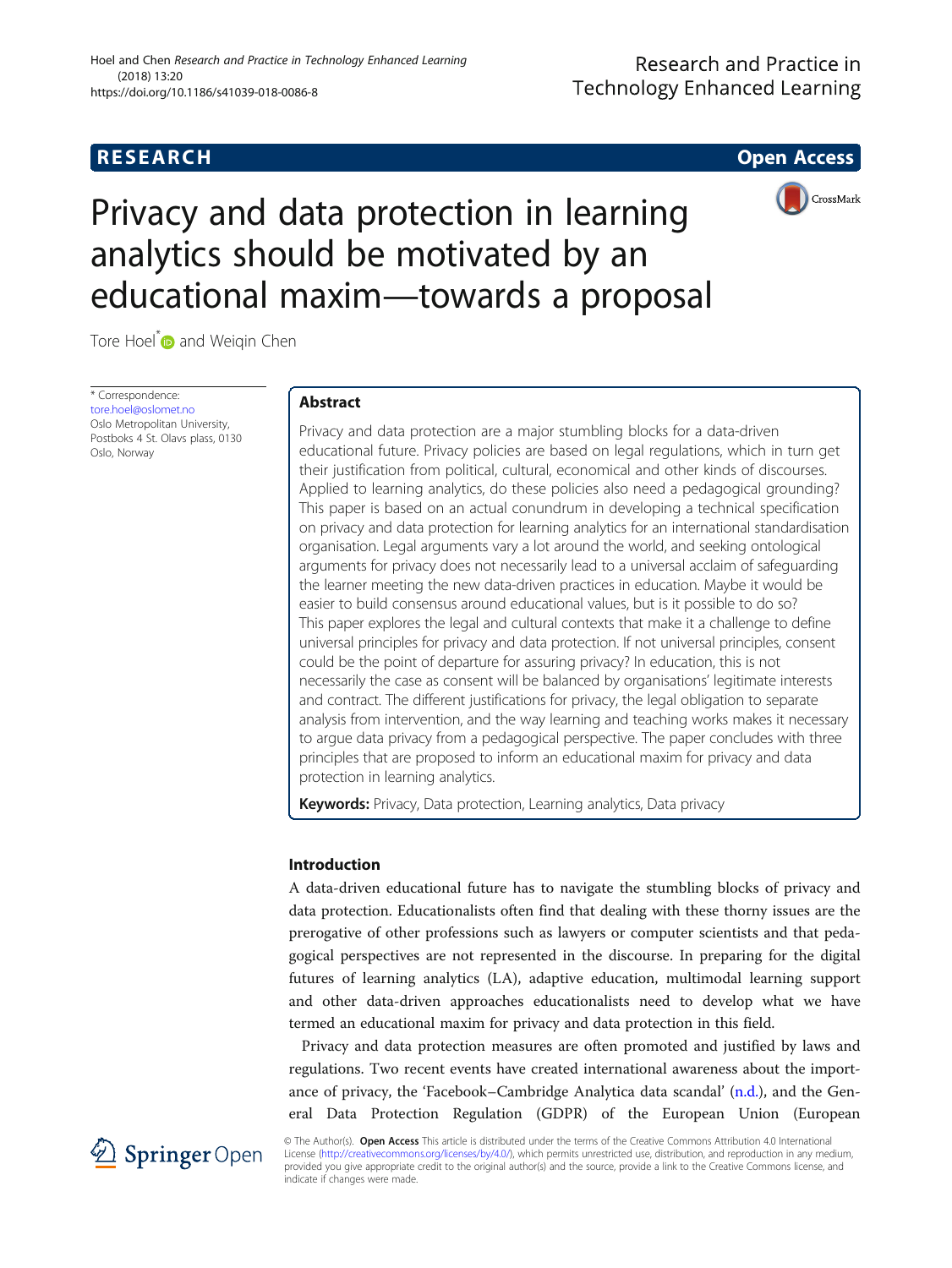Commission [2016](#page-12-0)), which came into effect in May 2018. The first event prompted social media users to ask themselves about their own data sharing practice; while the GDPR prompted most companies, also outside of Europe, to revisit their data protection rules in order to avoid huge economic penalties in case of data breaches.

The discussion on privacy we now see spurred by these events is just the pinnacle of more than 50 years of international debate on privacy. In the USA, in the 1960s, 'privacy' was invoked as a key term for summing up 'the congeries of fears raised by the (mis)use of computers' (Bygrave [2010\)](#page-12-0). Privacy was not the only term; a 'variety of other, partly overlapping concepts have been invoked too, particularly those of 'freedom', 'liberty' and 'autonomy' (ibid., p. 167). Today, in other parts of the world the backdrop of privacy may be less that of liberal values than of avoiding loss of face in privacy breach scandals (as an example, see the news story 'Jack Ma's Ant Apologizes for Baiting Users Into Credit System' (Chen [2018\)](#page-12-0)). When raising the discussion of privacy and data protection in a new context—i.e. learning analytics—we have to factor in the very complex global data protection scene where legal regulations are debated on a background of diverse political, cultural, economical and even philosophical ideas.

The question raised in this paper, is whether there also are pedagogical ideas that should be brought to bear when designing privacy policies and solutions for educational big data. For example, are there educational specific requirements that will justify a practice that goes beyond what is required by law? If this extra requirement is found, it should ideally be summarised in an educational maxim that ideally would resonate well enough to bridge some of the gaps we find between different legislations and cultures related to how privacy is valued or conceptualised.

This paper aims at exploring the grounds for this educational 'extra' that would allow us to be bold in involving the students in self-managing their own data used for learning analytics. We do this exploration on the backdrop of a heterogeneous international landscape regarding the rights of the individual and the value of privacy. To construct the foundation for an educational maxim for privacy related to educational big data this conceptual analysis builds on issues and concerns identified in design of LA applications. Subject of scrutiny will be different positions on how privacy may be invoked and promoted in technology enhanced learning in different international settings. The questions leading up to the proposal of grounding privacy for LA in an educational maxim are the following:

- Is reference to privacy as an individual universal right the answer to data management and control?
- Is consent the mechanism to use to get access to data?
- Is maintaining privacy a question of negotiation, and if so,
- What are the opportunities for pedagogical reasoning and justification of certain privacy related practices?

These questions describe the structure of this paper, which concludes with three principles that could be used to further develop an educational maxim for data privacy in learning analytics. In the next section, we give a practical context for why this research needs to be undertaken.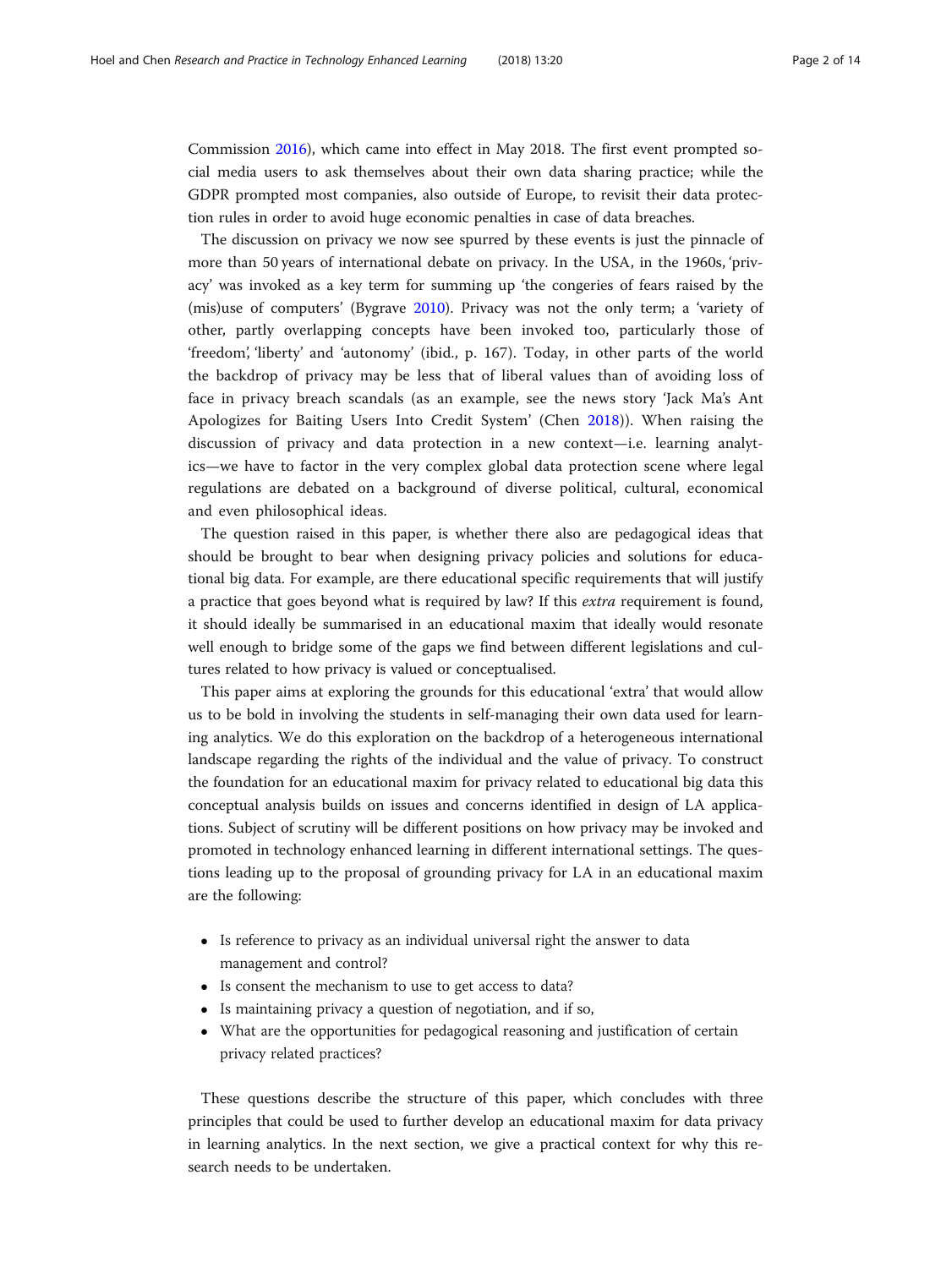# Research background through a practical case

This section brings a snapshot of development of an ISO standard on Privacy. ISO/IEC JTC1/SC36, the ISO committee working on interoperability standards for learning, education and training has a working group 8 focusing on learning analytics. In the first working draft of a new technical specification on privacy and data protection, it was admitted that privacy is difficult to define restrictively 'as privacy is an elusive concept that means different things in different countries around the world. What is seen as an intrusion into the private life or affairs of an individual, and whether gathering of data about the individual is seen as undue or illegal varies with cultural context' (T. Hoel, personal communication, August 2018). The editors of the draft specification suggested that privacy problems should be looked at 'in a LET [learning, education and training] context to be able to specify privacy and data protection principles for LET that address specific problems and support a good learning environment for the individuals involved'. The editors suggested the following principle for development:

'The educational context of LA requires that the right to be informed is not interpreted restrictively; it is a pedagogical value of its own to be as open as possible about data collection and processing.'

And regarding the legal requirements of notification of the data subject of data collection, the first working draft stated:

'Age of the students, the educational setting, matters of authority, and other reasons could influence how notification of data collection and processing will be conceived. The educational context is, however, an opportunity to clarify [for the students] privacy and data protection issues related to use of LA' (T. Hoel, personal communication, August 2018).

From this working draft, it is clear that the authors of the standard try to carve out an educational argumentative space that would allow for certain policy principles regarding privacy. In this space, one finds arguments about involvement of students, openness, and what we could term educational opportunity ('you should teach about big data, data management, and privacy – here you have an opportunity to do so') (Pangrazio and Selwyn [2018](#page-13-0)).

## A universal right to privacy using educational technologies?

Even if educational policies often are the purview of local authorities, when we talk about educational technologies—like LA—we are dealing with global solutions that have to cater for all political and cultural climates. In this section, we examine privacy and data protection in an international perspective, starting by asking if there is a universal right to privacy.

Milberg et al. [\(1995\)](#page-13-0) stated that it could be reasonably argued that protection of personal information privacy was a 'hypernorm', a principle fundamental to human existence. 'If this is so, then managers have an obligation to protect personal information privacy in every system and in every country, regardless of distinctions in national levels of concern or of regulatory approaches' (Milberg et al. [1995,](#page-13-0) p. 73). However,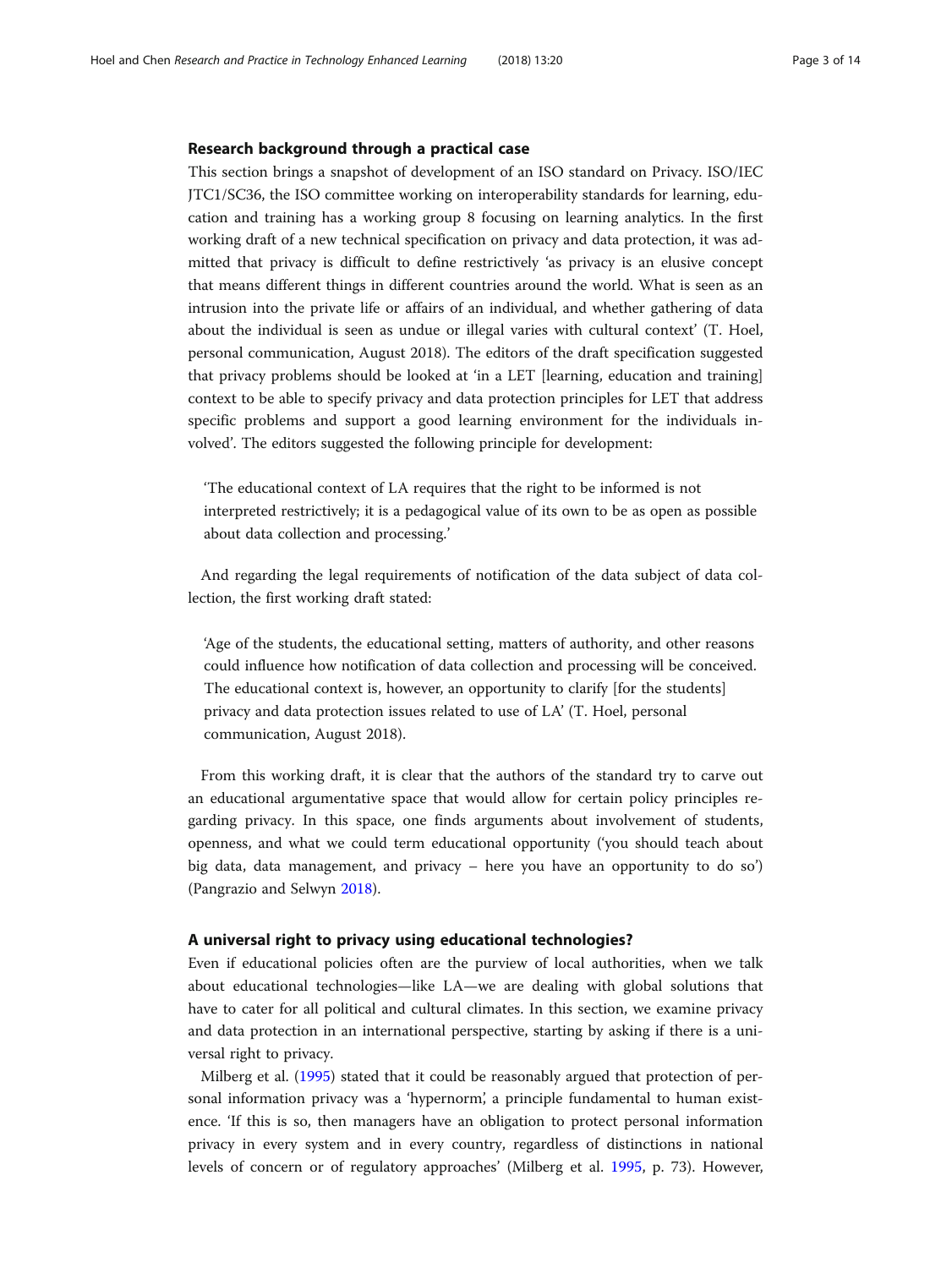research on the relationships among nationality, cultural values, personal information privacy concerns and information privacy regulations led Milberg et al. ([1995\)](#page-13-0) to conclude on a more pragmatic note: 'Executives may choose to reject the ethical "hypernorm" argument (…) But the threat of negative impacts on the bottom line, driven by both market forces and the legislative agenda, should be sufficient to prod them towards a more enlightened view of the personal information privacy management domain' (p. 73).

Further research by Milberg et al. [\(2000\)](#page-13-0) found that most firms took a primarily reactive approach to managing privacy 'by waiting for an external threat before crafting cohesive policies that confront their information practices' (p. 49).

When ideals meet stakeholders' interests trade-offs are inevitable. Milberg et al. ([2000](#page-13-0)) find that '[a] right to privacy' has been taken to include a number of 'interests' that converge and diverge, and they use targeted marketing as an example of trade-offs between the privacy interests and how society's economic and social systems function:

'While organizations argue that they have the right to conduct business, consumers and privacy advocates often claim the right to be free of unwanted solicitations. While organizations claim the right to use information technology to improve efficiency, consumers often exhibit the desire to control the flow and dissemination of their personal information. While businesses claim the right to record information generated from their transactions, consumers increasingly want to know that this information has been gathered and stored and to control its uses' (Milberg et al. [2000,](#page-13-0) p. 36).

Trade-offs between ideals and reality may not be the best way to understand how privacy and related interests with regard to the processing of personal data are protected internationally. Alternatively, one could see how these issues are conceptualised in different countries, and how the different discourses express values that are taken up by different regulatory policies. A full analysis of this kind is beyond the remit of this paper. However, a study by Bygrave [\(2010](#page-12-0)) exploring the prospects for regulatory consensus found that data protection laws in various countries 'expound broadly similar core principles and share much common ground in terms of enforcement patterns' (Bygrave [2010,](#page-12-0) p. 198). Nevertheless, 'extensive harmonisation at the global level is extremely unlikely to occur in the near future' (ibid., p. 199). The reason for this lack of harmonisations is the strength of 'ingrained ideological/cultural differences' (ibid., p. 199).

Even if extensive harmonisation of international privacy laws is hard, and a number of countries lack such laws all together, there is a global trend towards privacy legislation due to the growing impact of the digital economy. Table [1](#page-4-0) shows the status of data protection laws in ten Asian countries. Six of them have data protection laws that have been amended recently; the other four countries have plans to pass laws or address privacy issues in closely related laws (as China).

Whom should privacy serve? Even if privacy legislation around the world draws on common ideas and principles, there are clear differences in the way privacy is conceptualised. In the USA, most discourse on privacy and privacy rights tends 'to focus only on the benefits these have for individuals *qua* individuals' (Bygrave [2010,](#page-12-0) p. 171)  $(...)$ while German jurisprudence 'emphasises that the value of data protection norms lies to a large degree in their ability to secure the necessary conditions for active citizen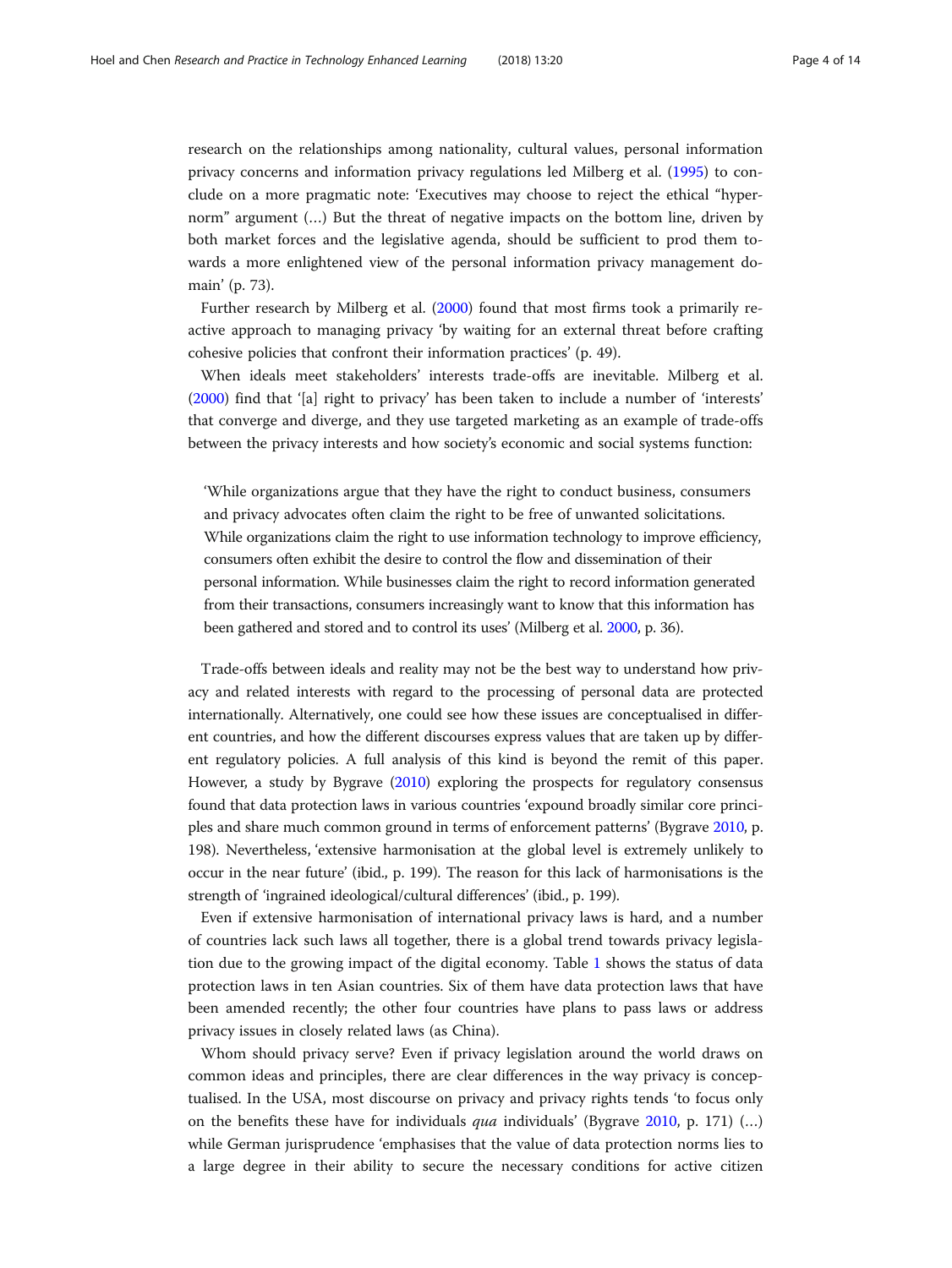| Country     | Data protection law?            | Future plans                                                                                                                                                     |
|-------------|---------------------------------|------------------------------------------------------------------------------------------------------------------------------------------------------------------|
| China       | No.                             | No comprehensive data protection law. However,<br>Cybersecurity Law (2017) first national-level law that<br>addresses cybersecurity and data privacy protection. |
| India       | No                              | Draft Personal Data Protection Bill published 2018                                                                                                               |
| Indonesia   | No                              | Draft personal data protection law published 2018.                                                                                                               |
| Japan       | Yes (2017)                      |                                                                                                                                                                  |
| Malaysia    | Yes (2013)                      |                                                                                                                                                                  |
| Philippines | Yes (2012)                      |                                                                                                                                                                  |
| Singapore   | Yes, only private sector (2012) |                                                                                                                                                                  |
| Thailand    | No                              | Draft is being reviewed (as of 2016).                                                                                                                            |
| Taiwan      | Yes (2012)                      |                                                                                                                                                                  |
| South Korea | Yes (2011)                      |                                                                                                                                                                  |

<span id="page-4-0"></span>Table 1 Status data protection laws in some Asian countries (Primary source: DLA Piper [2017\)](#page-13-0)

participation in public life; in other words, to secure a flourishing democracy' (ibid., p. 172). While Germany has had the most comprehensive and well-established legislative platform for data protection, USA has had an absence of comprehensive data protection legislation. Germany has had to harmonise with the other European countries after GDPR came into effect. Globally, it is expected that GDPR will have an influence on future legislation in countries also outside of Europe. One example is India, where the draft (MEITY [2018\)](#page-13-0) clearly mimics some of the features of GDPR (e.g. the principles of purpose and collection limitations, privacy by design), but stops short of EU's privacy-safeguarding regulations in the matter of individual's right to object to collection and/or processing of their personal information.

The formal normative basis for the data protection laws may well be derived 'mainly from the catalogues of fundamental human rights' (Bygrave [2010](#page-12-0), p. 180); however, when it comes to applying these principles in international instruments one should note that an important motivation for developing international privacy frameworks are promoting the exchange of goods and services across borders. Bygrave ([2010](#page-12-0)) claims that in the Asian Pacific region, the approach 'appears to foster data protection regimes less because of concern to protect basic human rights than concern to engender consumer confidence in business' (Bygrave [2010,](#page-12-0) p. 188).

Hoel et al. ([2017b](#page-13-0)) analysed three privacy frameworks, which have inspired legal development in all parts of the world and put the frameworks and selected countries on a scale with values between a focus on the individual and a focus on the organisation (Fig. [1](#page-5-0)).

The case studies of the LA privacy discourse in Europe and Asia (Japan, Korea and China) (Hoel et al. [2017\)](#page-13-0) showed that concerns about the rights of the individual in relation to control of data emanating from the learner are in some respect a western phenomenon. In the east, where the interests of the individual more often are projected against the interest of the group the organisation is more prominent in the discourse on who should benefit from LA.

In this section, we have seen that even if the concern for data privacy is shared among the general public around the world there is a long way to go from concern, at least in the abstract, to finding a common normative basis for establishing data protection policies. The global ideological landscape does not invite to subscription of human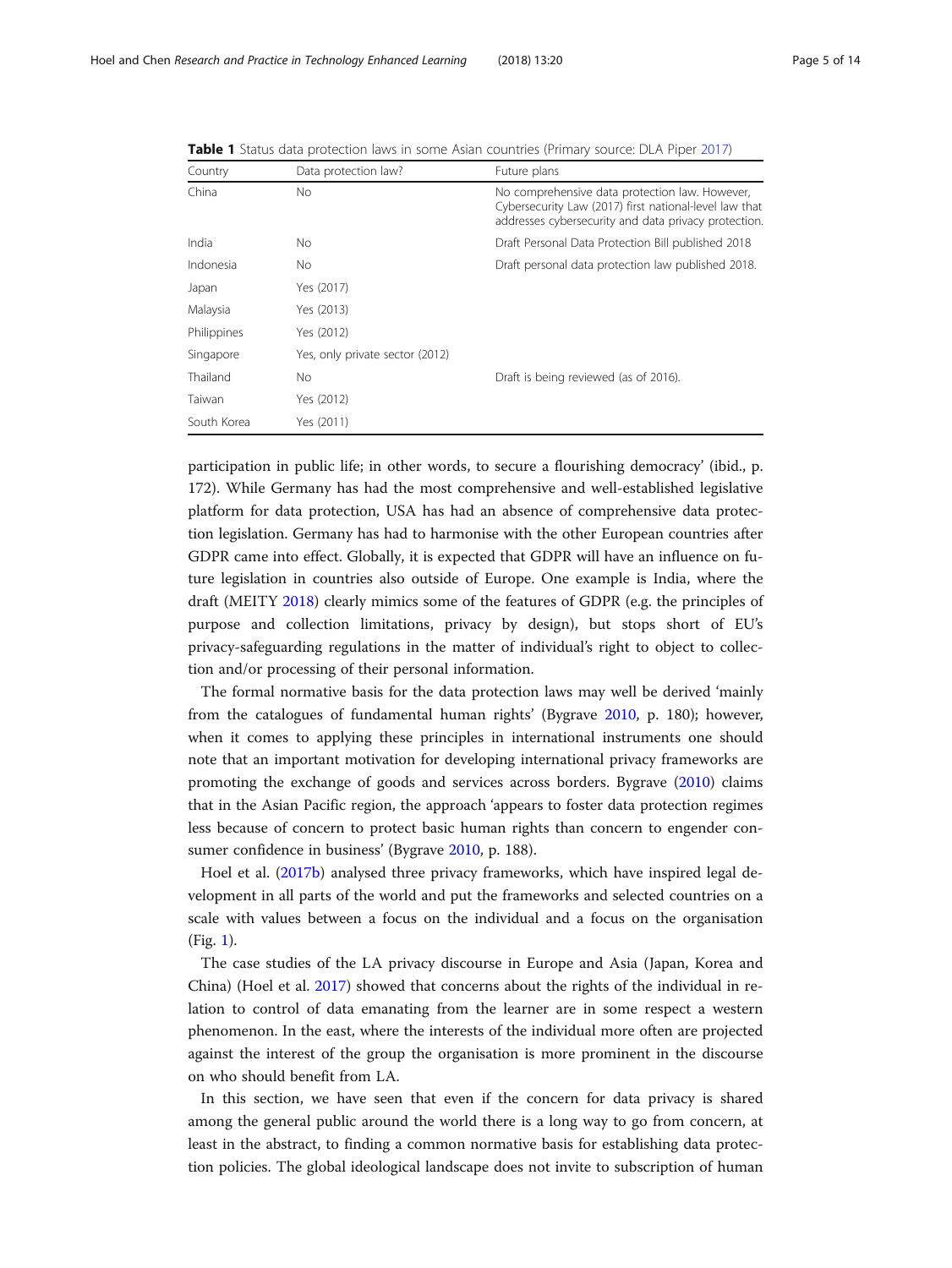<span id="page-5-0"></span>

rights ideas or other shared normative ethics principles to motivate regulatory consensus on data protection. Lately, both societal and individual arguments have made the discussion on privacy more complex. War on terror, national security, promotion of trade and new digital economies are all factors that demand extensive sharing of personal data. We also see that the users of ICT services are willing to undermine their own rights as soon as they see short time benefits of opening up access to their personal data (Hazari and Brown [2014\)](#page-12-0). In the next sections, we will explore how involvement of the individual could be used to justify data sharing.

# Educational data privacy by asking for consent

'Obtaining valid consent from data subjects in connection with the use of personal data for analysis and profiling purposes is the best insurance against violating data protection legislation. The new European Data Protection Regulation also proposes restricting the opportunities for the processing of personal data on legal grounds other than consent' (Datatilsynet [2013](#page-12-0), p. 49).

We find it interesting that the Norwegian Data Protection Authority uses the phrase 'best insurance' in their 2013 report Big Data - privacy principles under pressure. Risk minimisation is the word of the day now as industry and public organisations alike for some time, under threats of heavy fines, have prepared for compliance with GDPR, setting up accountability systems, documenting what information one holds, assigning data protection officers, and taking other organisational measures. However, risk management is a different strategy than invoking rights, and such a strategy certainly chooses the organisational perspective, as opposed to the individual perspective that comes with arguing from rights. So, what does it mean when the Norwegian Data Protection Authority states as their primary recommendation to meet the challenges of big data: 'consent [is] still the point of departure' (Datatilsynet [2013\)](#page-12-0)? Is consent, in the context of LA, the primary point of departure?

Focussing on consent means bringing the individual into the centre of the discussion. And that means the individual as an actor with rights to decide on data management, not as an object in need of protection by others. However, consent in the age of Big Data is not straight forward. The Norwegian data protection authority points to claims, 'that the constant demand for consent on the Internet paradoxically may result in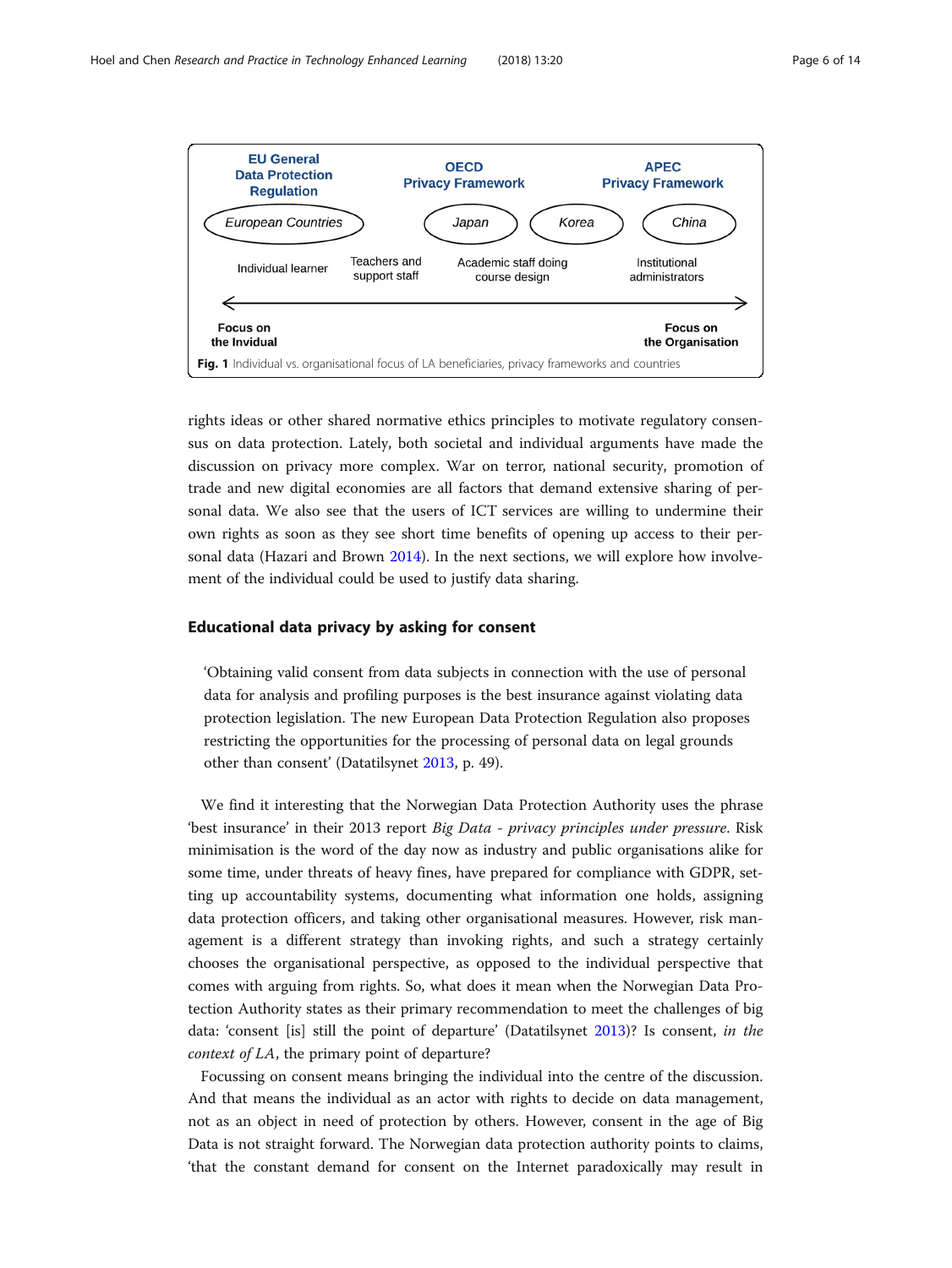poorer protection for the individuals' (ibid, p. 50). Now, with the new GDPR asking for wide-ranging consent it may be a lesser problem if you live in a European country. The new Regulation has strengthened the protection from giving your rights away by ticking boxes when launching software solutions. The problem with consent, we would argue, does not so much lie in hollowing out the consent mechanism as with the fact that consent is not the sole legal ground for access to personal data. And pretending it is, will confuse the individual and undermine the individual's ability to manage one's own data.

In an educational setting, there are a number of stakeholders with legitimate rights to a person's data, driven by the fact that the student has an obligation to go to school or has registered for a course, and in practice entered a contractual relation with an (business) organisation. It is not clear cut what the legal grounds for access to data are; let us say for an administrator, a teacher, or a third party. Data about a student starts to build up from the moment the student does a web search in the course catalogue, right up to the clicks made browsing through learning resources, passing tests, and getting an exam. An educational institution is a business organisation with student records, which are not under the full control of the students. Nobody will contest that right of the institution to store and analyse data about who is registered for what course, and who ends up with what exam results. But what about the results of micro tests? There are no clear boundaries between data generated that are solely the student's prerogative to manage, and data that the institution, the teacher, has a right to process (Zeide [2017](#page-13-0)). These are issues that are subject to negotiations between parties that will base their positions on both legal, moral and pedagogical grounds.

We asked if consent is the primary point of departure within an educational context, and we have answered no. If we overlay the discussion in this section with the observations made in section 3 on the normative basis for privacy in a global perspective (Fig. 2) we see that the role given to consent (and to the individual) could vary a lot in different cultural, political, legal and regional contexts. There is a need to explore more in detail how different scenarios will play out for consent from learners in connection with use of personal data for learning analytics. And we also see there is a need to explore the educational perspective on data privacy.

# Balancing interests for educational big data analysis

Once leaving the abstract reflection on privacy and entering the field of practical data handling we see that the context and the purpose of data collection are important for

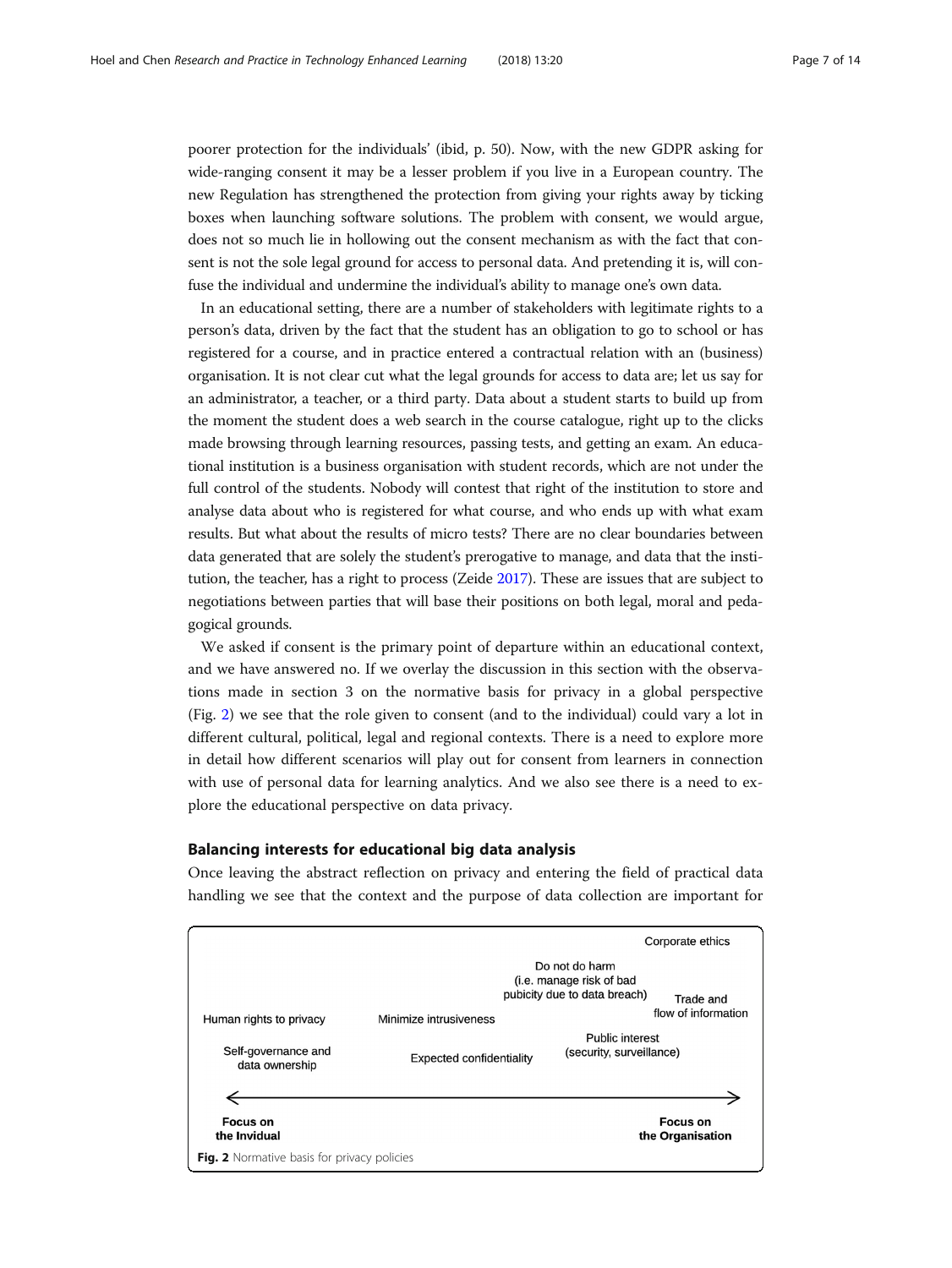how data privacy should be handled. As an example, let us compare how equally sensitive personal data gathered from passing through an airport, visiting a hospital, and taking part in education are handled. Public interests will trump any objection from the individual to be scanned by security cameras in the airport. In contrast, in a hospital, the individual has an absolute right to be a party to the data processing, and in extreme cases have the right to refuse to be given lifesaving treatment. Health and education are quite similar in that the individual is very much 'part of the treatment', and therefore consent should be sought. However, there are differences. Some education is compulsory. If consent is not the justification for processing personal data, there must be another, e.g. contract, legal obligations, vital interests of the organisation, public interest, or legitimate interest of the data controller.

Figure 3 describes how a decision to ask for consent is a balancing act weighing different interests considering the different justifications for collecting and processing personal data.

In education, especially in the new data-driven practices involving use of online platforms and sensor data, we do not think the data controller will be justified never to ask for consent invoking legal obligation or vital interests (the right side of the continuum in Fig. 3). Contract or legitimate interests (e.g. business reasons) on the other hand, would be convenient to invoke, to allow data collection and processing without too much interference of the individual. However, if demands from the students to be involved are getting strong also business reasons will drive the balance to the left in Fig. 3.

We would assume that educational institutions will justify their data processing either by consent or legitimate interests, e.g. stated in a contract. What are the limits to using legitimate interests, and are there any reasons related to LA that would speak against consent as a default justification for collecting data from learning activities?

In terms of legitimate interests, Cormack ([2016a\)](#page-12-0) sums up how European law specifies requirements for this justification to be used:

Where personal data are processed for legitimate interests, there must be a clearly stated purpose, the processing must be necessary for that purpose, the impact and risk for the individuals whose data are processed must be minimised, and any remaining impact or risk must be justified by a balancing test against the claimed interest. Interests, even though legitimate, cannot justify processing that involves an inappropriate risk to the individuals whose data are processed. (Cormack [2016a](#page-12-0)).

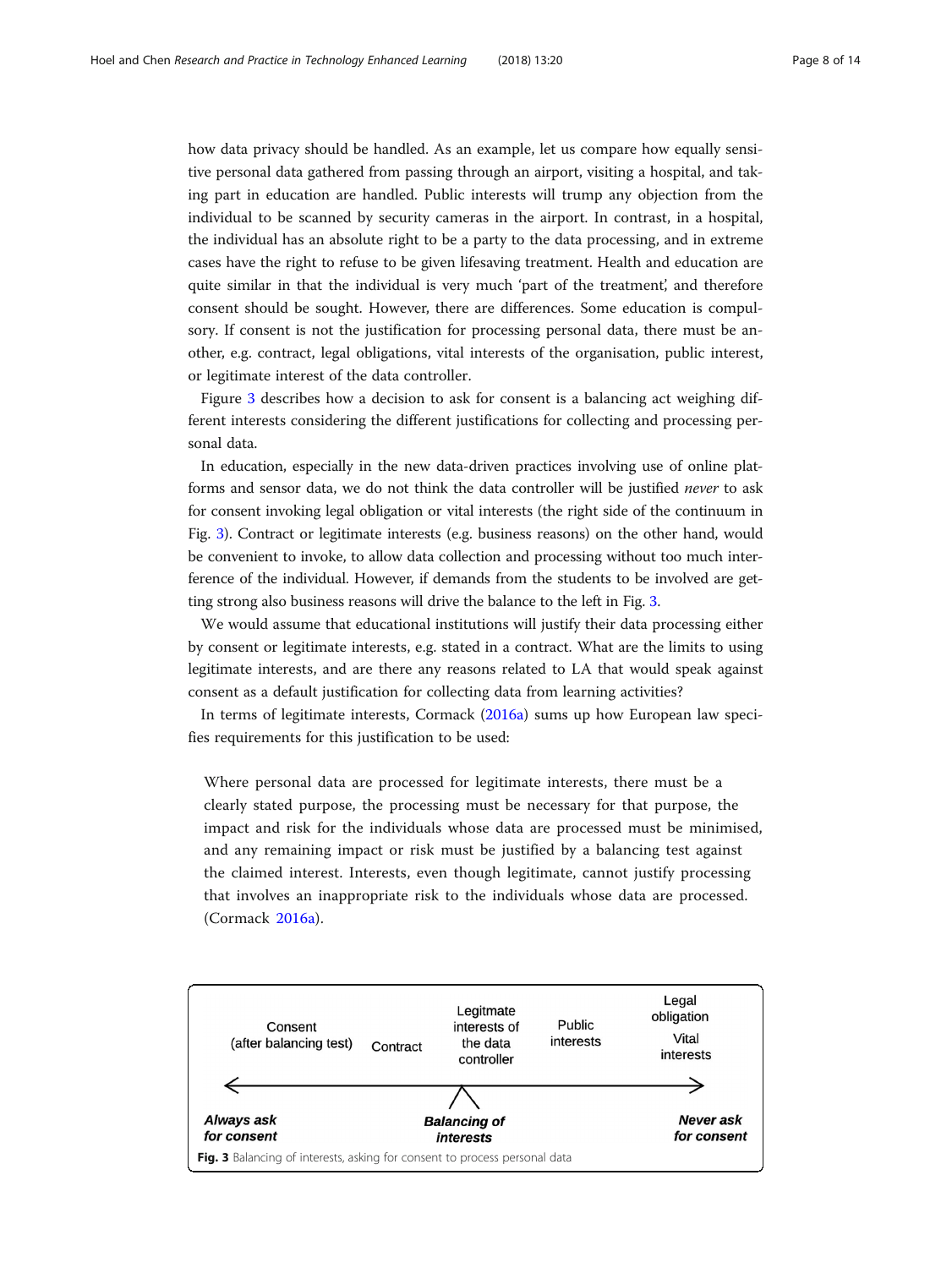The schools and universities need to know what they want to achieve with data analysis, otherwise they do not pass the 'necessity test': information that is not necessary for the declared purposes should not be collected (Cormack [2016b\)](#page-12-0). And there is no way out for the institutions to turn to the students and ask for a blanket acceptance of collecting data. The students need to know what they are asked about, to be able to balance the benefits and risks of the proposal. Data-driven techniques, not guided by questions or hypothesis, where the ideas of possible interventions first appear after the data are collected and processed do not give much in terms of specific purpose descriptions for justifying the process before it is started.

The students need to be actively involved, as we see when LA is set up to personalise learning. Cormack makes it clear that legitimate interests cannot be used to justify any activity where the intention is to personalise a service or otherwise affect individual users, 'since this would contradict the requirement that the impact on individuals be minimised' (Cormack [2016a\)](#page-12-0).

Once the organisation has identified patterns in data that enable it to identify and design such an intervention, however, it should also have sufficient information to seek valid consent from those individuals who may be affected by it. Whereas at the time the data were collected the results of data-driven analysis and their consequences could not be foreseen or explained to individuals, now they can. Consent can now be fully informed. Offering a choice between personalised and generic versions of the service should increase the likelihood that consent to personalisation is freely given. (Cormack [2016a](#page-12-0)).

The constraints of the law and the intrinsic qualities of data-driven practices that LA is part of seem to drive LA implementers towards what Sclater [\(2017](#page-13-0)) has called a hybrid approach: using legitimate interests for analysis and consent for intervention. Cormack [\(2016a](#page-12-0), [2016b\)](#page-12-0) has argued that the solution, which came up in the discussion of consent related to the developed of GDPR, termed 'downstream' consent should be applied: 'consent can also be requested "downstream", when the purpose of the processing changes' (Article 29 Data Protection Working Party [2011\)](#page-12-0). Upstream there is the analysis of the data, trying to identify patterns; downstream are the interventions to be taken when one knows what the problem is, it is still not acted upon, and one is able to communicate clearly to the student options that the student could agree to.

The approach proposed by Cormack [\(2016a](#page-12-0), [2016b](#page-12-0)) dividing the monolithic 'big data' process into two stages (analysis, to find patterns; and intervention, to identify and affect relevant individuals) opens up a need for examining the educational specific consequences and opportunities when applied on LA. This is the focus of the last part of this paper.

# Pedagogical opportunities arising from LA data privacy

In theory, a separation of LA into two processes, analysis and intervention seems simple. Analysis justified by legitimate interests is the prerogative of the institution; students are first involved when clear actions can be outlined with opt-in and opt-out options to consent to. To perceive this as two distinct processes with no overlapping stakeholders and no interfering sub-processes seems, however, to be too far from real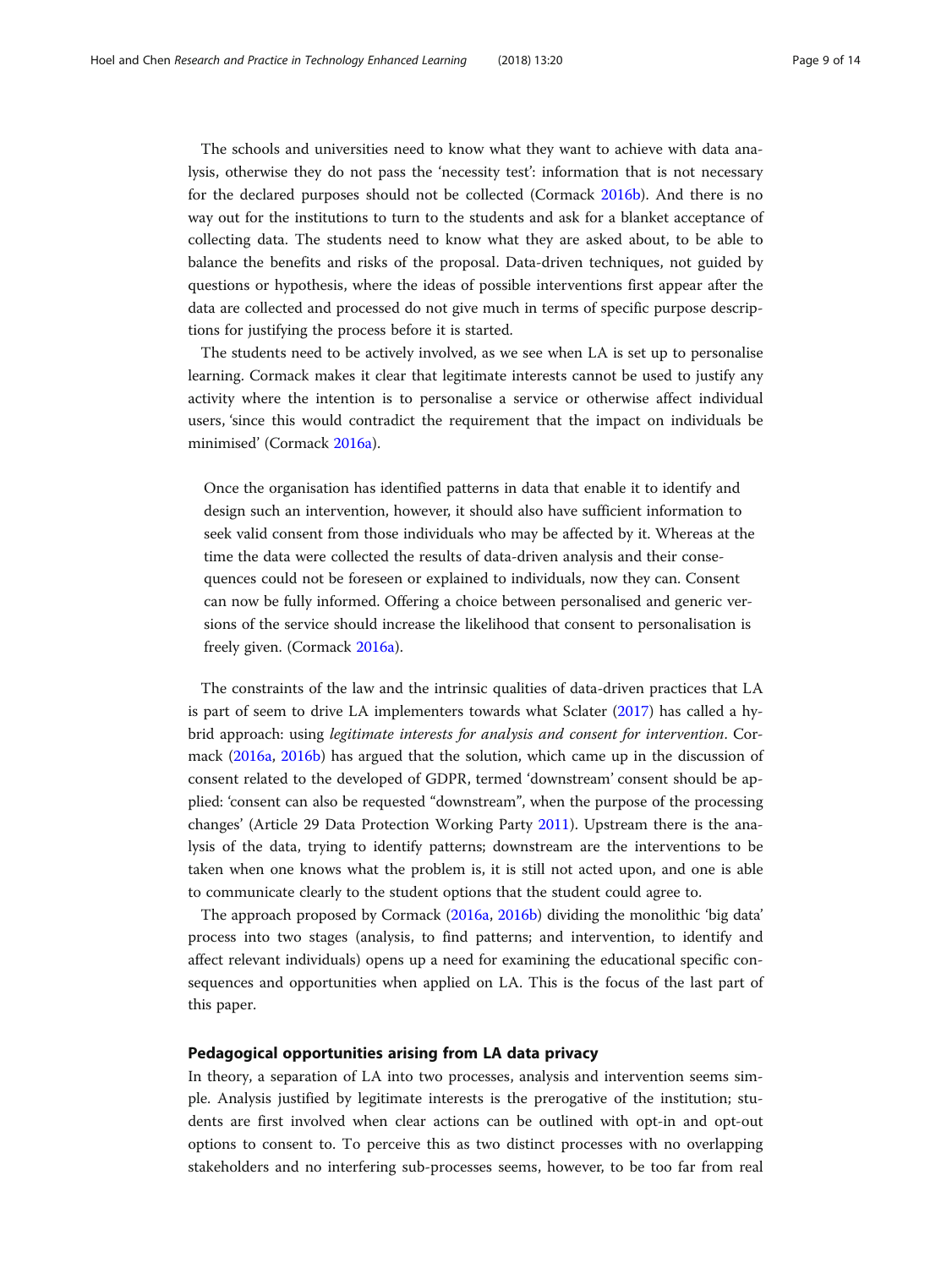<span id="page-9-0"></span>life in education. What about the teachers, are they part of the analysis process? What about access to data? Does data for analysis come only from institutional systems, like Student Information Systems or Learning Management Systems? How does the institution get access to data from non-institutional and informal learning settings, e.g. mobile and cloud learning platforms outside the control of the school or university, social media, other sensor data relevant for learning?

Contrasting the hybrid model of analysis and intervention with the LA process model developed by ISO/IEC JTC1/SC36 (Fig. 4), we see that three important sub-processes precede the analysis stage. In order to be able to do analysis one needs to decide upon which learning activities to monitor; to collect the data that serve as proxies for the activities under study; and as a last important step also imbued with a host of privacy and data protection issues, decide upon how the data should be stored and processed before analysis.

It feels strange to exclude these introductory processes from exchange with the students under the pretext that the analysis of these activities is within the legitimate interest of the institution. On the other hand, it might well be that conversations about what is going on prior to and during analysis are part of activities that are crossing different professional and educational discourses with associated norm sets. Learning analytics is different from traditional academic analytics, which does not aim at actionable insights feeding back to the individual learner (Gasevic et al. [2015\)](#page-12-0). Therefore, analysis cannot only be an administrative task, or a pure research activity. And with teachers on board doing analysis, this is definitely also a pedagogical activity, which involves the learners. To see how it involves learners, and how it is different from intervention, we first need to look at what characterises intervention.

It is the risks to the learner, caused by the institution acting upon the knowledge from analysis that make it necessary to ask the learner to consent to processing of personal data, giving him or her the opportunity to opt out when the nature of the proposed intervention is clarified. Even if these deliberations have a legal flair to them, they are mainly of pedagogical nature. The worst scenario from a student's perspective is probably illegal: that predictive profiling could be subject to automated processing leading for example to exclusion (Hoel and Chen [2016\)](#page-13-0). Most likely, interventions would be to present the learner with different alerts and prods (e-mails or messages); visualisations showing progress, position relative to different student cohorts, etc.; and recommendations for what to read next, what tests to take next, etc. Some of these interventions will be executed by machine, but most likely the majority will involve interaction between the students and the teachers.

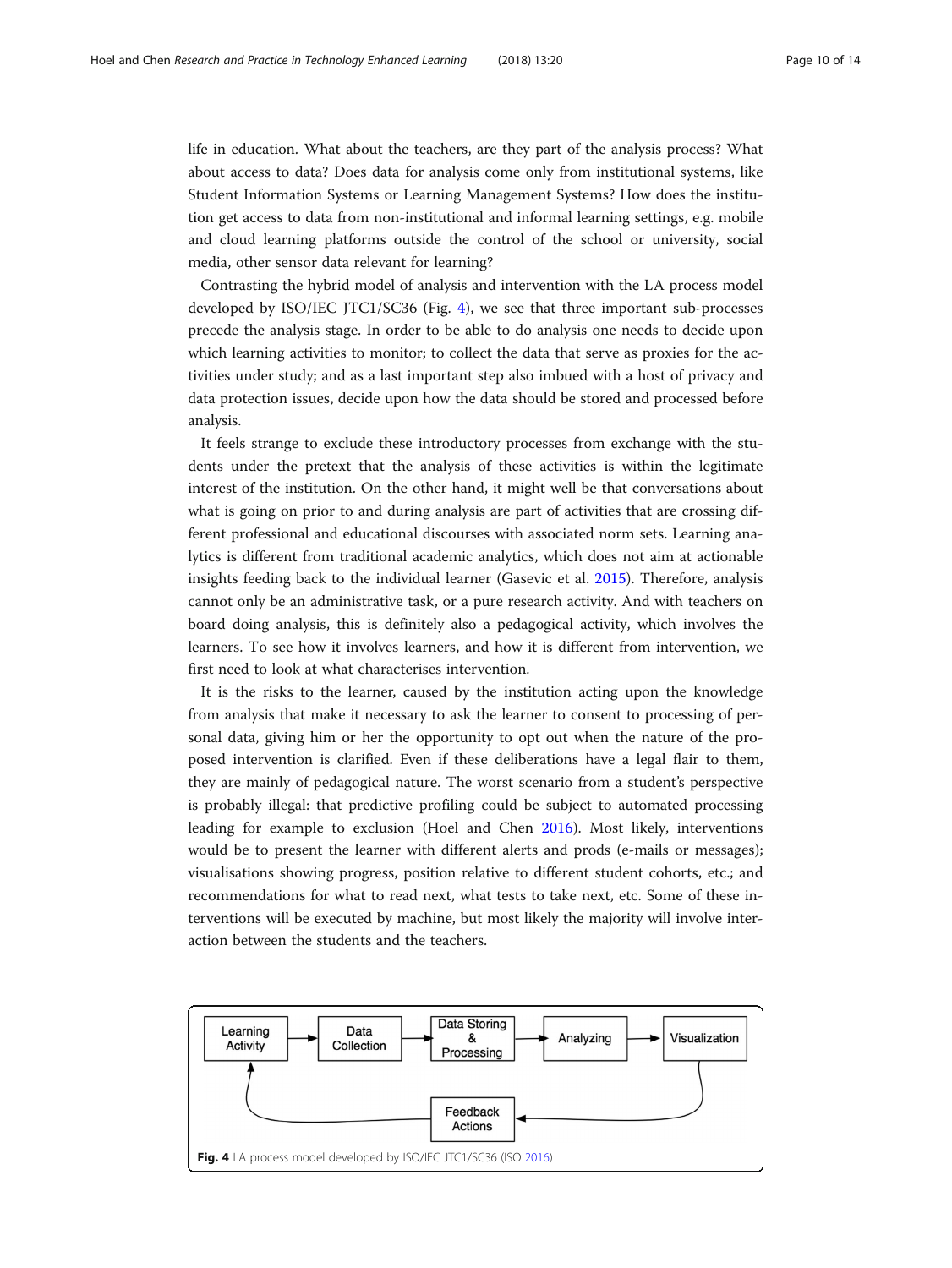A comparative case study of educational big data practices in Norway and China (Hoel et al. [2018](#page-13-0)) substantiates that the pedagogical reality in some cultures may prove difficult to fit within strict legal schemas of what data could or should be used for analytics. In Tongzhou, a district of Beijing, we found that teachers had an almost unlimited appetite for information about their students. In some instances, they also had instruments to gather data for psychological profiling that was not directly related to specific learning activities or subject areas. The contrast to Norwegian primary and secondary education was sharp, as the Oslo teachers expressed interest primarily in information about knowledge acquisition and subject-related issues in school. Off school activities, use of social media, family relations, etc. were not something Oslo teachers wanted to gather data about on a regular basis. Both the Tongzhou and the Oslo teachers had strong pedagogical motivation for their interest in student activity data.

In conclusion, looking back to the LA process model (Fig. [4](#page-9-0)), both analysis (and the preceding sub-processes) and intervention will involve extensive interaction with the students. We have difficulties seeing that questions of data access and handling are dealt with inside a secluded administrative and research logic without involvement of students and teachers, and their virtual learning agents. That being said, we see the value of keeping the separation between analytical and intervention concerns, being forced to execute the balancing test, weighing the benefits and risks of collecting and processing personal data. We believe that different normative models could live side by side. Table 2 summarises the focus and questions of the different models governing data handling.

The legal model tells you to wait to ask for consent until the individual has a chance to make an informed choice based on alternative proposals for intervention. The research model tells you to ask for permission to gather information, to follow the fair processing principles and to keep the data safe. The administrative model tells you to use anonymised aggregated data and follow strict legal procedures when dealing with personal information. Most importantly, the pedagogical model tells you to support the student's own learning and use every opportunity to enhance the learning experience by bringing in relevant tasks and material. Data for learning analytics is as such an opportunity to enhance students' data literacy.

# Conclusions and future work

We introduced this study with the challenges faced by an international group of standards experts trying to motivate global norms for privacy and data protection in the

| Model for data<br>handling | Model focus                                           | Ouestion asked                                                                                                       |
|----------------------------|-------------------------------------------------------|----------------------------------------------------------------------------------------------------------------------|
| Legal model                | Justified purpose for data<br>collection?             | Are the risks to the individual balanced with<br>the benefits to the individual and the system?                      |
| Research model             | Consent, fair data handling, and safe<br>data keeping | Have participants agreed to be part of the<br>research?                                                              |
| Administrative model       | Handling of personally identifiable<br>information    | Are the data de-identified and kept safe?                                                                            |
| Pedagogical model          | Learning gain                                         | Are collected data relevant for understanding<br>and optimising learning and the environments<br>in which it occurs? |

Table 2 Models for handling data in educational setting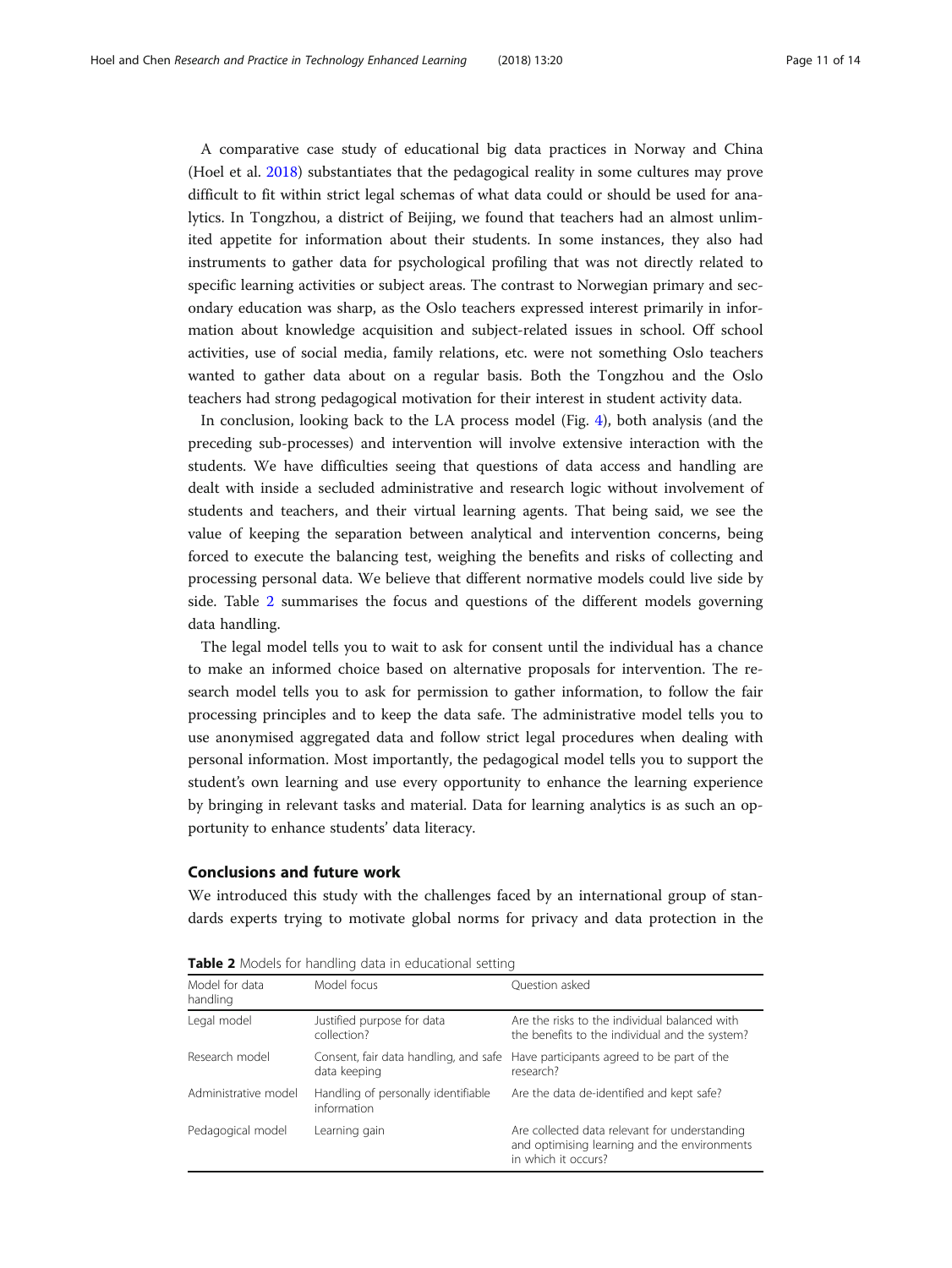context of learning analytics. How do we find a common ground for policy development when we have countries where all learning activity data seem to be available for analysis (e.g. China), and countries that are reluctant to allow library data to be analysed because of privacy issues, and questions whether learning analytics is legal in the first place (e.g. Norway) (Hoel et al. [2018;](#page-13-0) Hoel and Chen [2017;](#page-13-0) Hoel et al. [2017](#page-13-0))? It would help to build consensus about privacy and data protection policies if these also could be argued from an educational perspective, not only from universal or individual rights perspectives.

In this paper we have demonstrated that privacy as a 'hypernorm' yields when pressured by corporate, commercial, or national security interests. Likewise, consent as general justification for collection and processing of personal data is not applicable in an educational setting unless the process is carefully staged, separating analysis from intervention. The discussion of justifications for accessing and processing learning activity data has shown that we from the very beginning are within a space of negotiations, using a variety of justifications based on ethics, law, national policies, and pedagogies. Therefore, we should in LA make an effort of making the pedagogical justification for privacy policies more explicit.

This result of our explorations, the positioning of privacy and data protection for LA in an argumentative space of continuous negotiations, gives hope for achieving an international consensus on educational privacy policies. From our discussion in this paper the following principles emerge as starting point for further development:

- 1. Privacy and data protection in LA are achieved by negotiating data sharing with each student.
- 2. Openness and transparency are essential and should be an integral part of institutional policies. How the educational institution will use data and act upon the insights of analysis should be clarified in close dialogue with the students.
- 3. Big data will impact all society. Therefore, in negotiating privacy and data protection measures with students schools and universities should use this opportunity to strengthen their personal data literacies.

These principles have strong grounding in discourse and practice on privacy. The first principle is in accord with the theory of contextual integrity proposed by Nissenbaum ([2014](#page-13-0)).

The theory of contextual integrity is a theory of privacy with respect to personal information because it posits that informational norms model privacy expectations; it asserts that when we find people reacting with surprise, annoyance, indignation, and protest that their privacy has been compromised, we will find that informational norms have been contravened, that contextual integrity has been violated. (Nissenbaum [2014](#page-13-0), p. 25).

The second principle is in accordance with the best practice guidelines we now see published by educational institutions informing about how LA will be implemented (Sclater [2016](#page-13-0); Open University UK [2014\)](#page-13-0).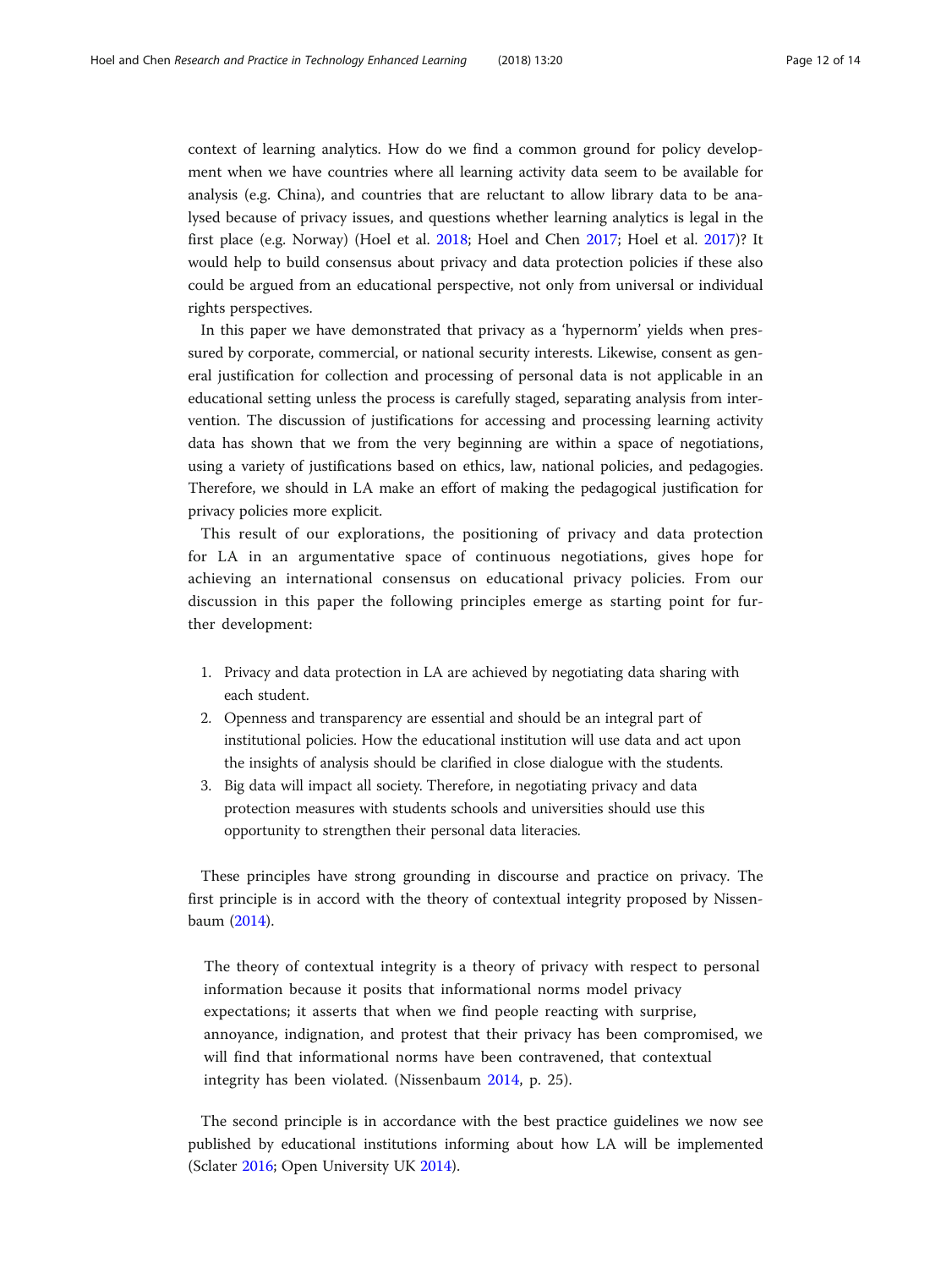<span id="page-12-0"></span>The third principle connects to the discussion on twenty-first century skills and competences for new millennium learners (Ananiadou and Claro 2009). In Norwegian education, for more than a decade digital literacy has been defined as one of the central competences needed in the future, and the ability to use digital tools was defined as a basic skill (Sefton-Green et al. [2009](#page-13-0); Krumsvik [2008](#page-13-0), [2009](#page-13-0)). Understanding how student data are used is part of digital literacy (Pangrazio and Selwyn [2018](#page-13-0)).

We would suggest that these principles are further developed and expressed in a LA privacy maxim for education. The conceptual and explorative research presented in this paper has limitations as expected when addressing a new field of enquiry. We will therefore follow up this research with more empirical studies of how different countries develop privacy policies in education, and how we can develop solutions for privacy in LA that could be accepted across cultures. This paper has shown that there is a need to understand how data privacy policies for LA connect to pedagogical practices. How future design of LA tools could use this educational argumentative space will be subject of further studies.

#### **Abbreviations**

GDPR: General Data Protection Regulation; LA: Learning analytics

### Acknowledgements

Not applicable

#### Funding

The authors have not received any funding for this work.

#### Availability of data and materials Not applicable

#### Authors' contributions

The authors have contributed evenly to this work. Both authors read and approved the final manuscript.

### Competing interests

The authors declare that they have no competing interests.

## Publisher's Note

Springer Nature remains neutral with regard to jurisdictional claims in published maps and institutional affiliations.

## Received: 26 August 2018 Accepted: 6 November 2018 Published online: 11 December 2018

### References

Ananiadou, K., & Claro, M. (2009). 21st Century Skills and Competences for New Millennium Learners in OECD Countries (Vol. 41). Article 29 Data Protection Working Party, Opinion 15/ 2011 on the definition of consent (01197/11/EN WP 187) 19.

Bygrave, L. A. (2010). Privacy and data protection in an international perspective. Scandinavian Studies in Law. Online: [http://](http://www.scandinavianlaw.se/pdf/56-8.pdf) [www.scandinavianlaw.se/pdf/56-8.pdf](http://www.scandinavianlaw.se/pdf/56-8.pdf), <http://www.scandinavianlaw.se/pdf/56-8.pdf>. Accessed 2 Aug 2017.

Chen, L.Y. (2018). Jack Ma's ant apologizes for baiting users into credit system. Bloomberg. 4 January 2018. [https://www.](https://www.bloomberg.com/news/articles/2018-01-04/jack-ma-s-ant-apologizes-for-baiting-users-into-credit-system) [bloomberg.com/news/articles/2018-01-04/jack-ma-s-ant-apologizes-for-baiting-users-into-credit-system](https://www.bloomberg.com/news/articles/2018-01-04/jack-ma-s-ant-apologizes-for-baiting-users-into-credit-system)

Cormack, A. (2016b). A data protection framework for learning analytics. Journal of Learning Analytics, 91–106 [https://doi.org/](https://doi.org/10.18608/jla.2016.31.6) [10.18608/jla.2016.31.6.](https://doi.org/10.18608/jla.2016.31.6)

Cormack, A. N. (2016a). Downstream consent: A better legal framework for big data. Journal of Information Rights, Policy and Practice, 1(1). [https://doi.org/10.21039/irpandp.v1i1.9.](https://doi.org/10.21039/irpandp.v1i1.9)

Datatilsynet. (2013). Big Data – privacy principles under pressure. September 2013. Online: [https://www.datatilsynet.no/](https://www.datatilsynet.no/globalassets/global/english/big-data-engelsk-web.pdf) [globalassets/global/english/big-data-engelsk-web.pdf.](https://www.datatilsynet.no/globalassets/global/english/big-data-engelsk-web.pdf) Accessed 24 July 2017.

European Commission. (2016). REGULATION (EU) 2016/679 OF THE EUROPEAN PARLIAMENT AND OF THE COUNCIL of 27 April 2016 on THE protection of natural persons with regard to the processing of personal data and on the free movement of such data, and repealing directive 95/46/EC (general data protection Regulation).

Facebook–Cambridge Analytica data scandal. (n.d.). Retrieved 21 August 2018 from [https://en.wikipedia.org/wiki/Facebook](https://en.wikipedia.org/wiki/FacebookCambridge_Analytica_data_scandal)– [Cambridge\\_Analytica\\_data\\_scandal](https://en.wikipedia.org/wiki/FacebookCambridge_Analytica_data_scandal)

Gasevic, D., Dawson, S., & Siemens, G. (2015). Let's not forget: Learning analytics are about learning. TechTrends, 59(1), 64–71 [https://doi.org/10.1007/s11528-014-0822-x.](https://doi.org/10.1007/s11528-014-0822-x)

Hazari, S., & Brown, C. (2014). An empirical investigation of privacy awareness and concerns on social networking sites. Journal of Information Privacy and Security, 9(4), 31–51 [https://doi.org/10.1080/15536548.2013.10845689.](https://doi.org/10.1080/15536548.2013.10845689)